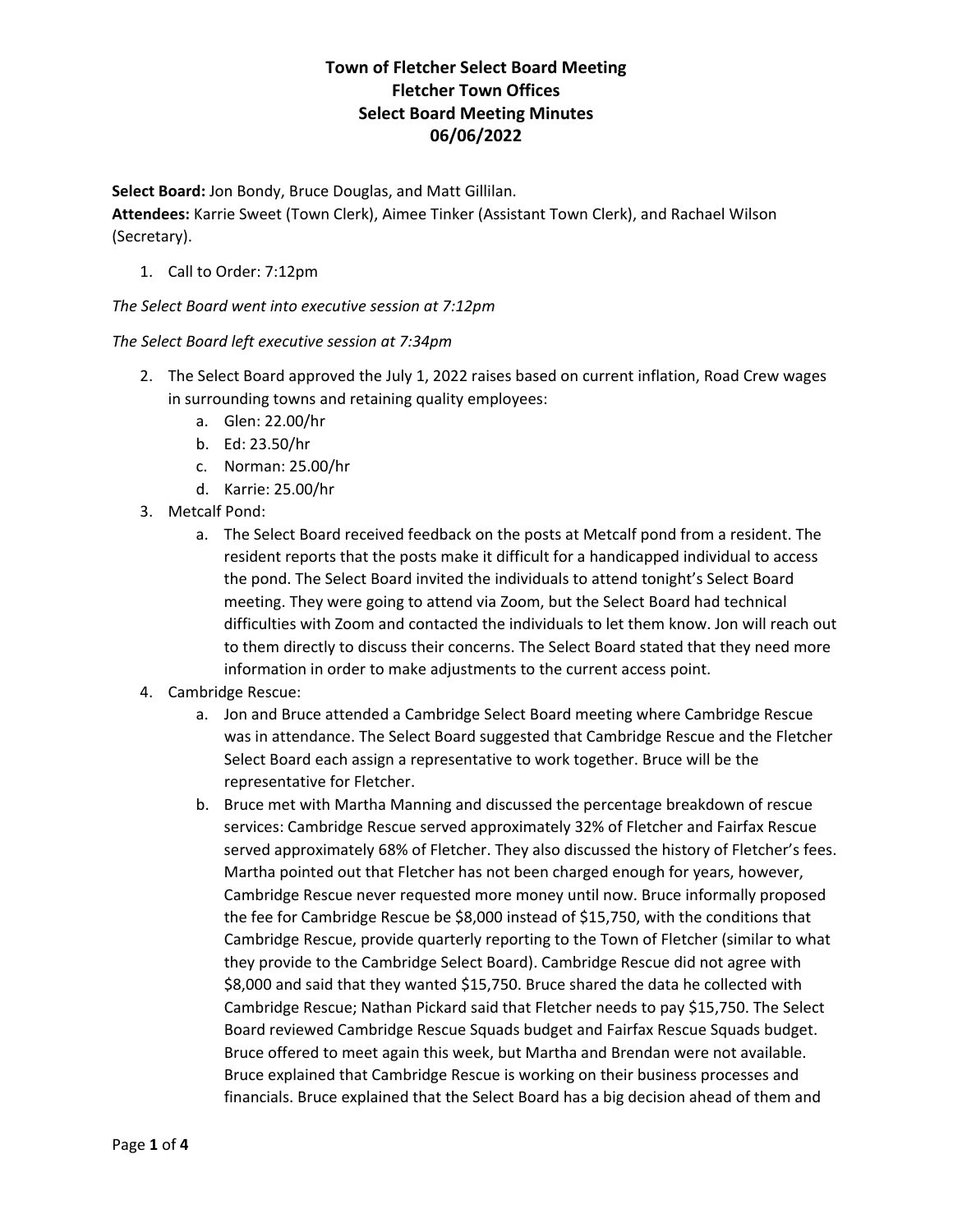less than a months' time. The Select Board discussed their concerns about the response time if the town doesn't partner with Cambridge Rescue. Bruce recommends paying the amount with the condition that the Select Board is going to hold a public meeting about the Cambridge Rescue situation to get resident input/support. Jon recommends Fletcher send quarterly payments of \$4,000 to Cambridge Rescue with the condition that they provide the data that the town of Fletcher requests.

- i. Jon proposed that the Fletcher pay \$3,937.50 each quarter upon receipt of specific data requested by the town of Fletcher and an invoice. The Select Board discussed this proposal and revised it to the following:
	- 1. Cambridge Rescue to provide an invoice at the beginning of the quarter for \$2,000 (and the Town of Fletcher pay this at the beginning of the quarter). Then, at the end of the quarter, Cambridge Rescue to provide an invoice for \$1,937.50 and a spreadsheet with the data requested. The end of quarter payment of \$1,937.50 would be contingent on receipt of the invoice and the data. The Select Board agreed to draft a letter for Cambridge Rescue that includes this proposal. Bruce will draft a letter to Cambridge Rescue with this proposal.

### *Karrie joined the meeting*

- 5. Budget:
	- a. Karrie is going to bring Amber in at the end of the month to look at the format of the budget. Karrie will include Jon in this meeting.
- 6. Roads
	- a. Karrie and Norman received a complaint about Buck Hallow Road, a resident went over a bump on Buck Hollow Road on a motorcycle, and almost fell off, because there were no signs at the time. There are signs and cones there now warning people to slow down. The Select Board discussed that they are waiting to hear from the state regarding the grant money for paving. Since the governor has not signed the budget, the work cannot start on the road. Matt will speak with the Road Crew about a fix in the interim while they wait for the grant to come through.

### *Aimee joined the meeting*

- 7. Board Business:
	- a. Bruce thanked Karrie and Aimee for the quick turnaround posting the ARPA money meeting on the website.
	- b. Broadband: Leslie from MC Fiber sent Aimee an invoice for approximately \$50,000 for the "Make Ready" budget category, but Aimee pointed out to Leslie that there is not that much money left on the line item on the budget. Aimee is waiting for Leslie to respond. Aimee explained to the Select Board how she matches the invoices and descriptions from MC Fiber to the budget, and does not pay invoices until they are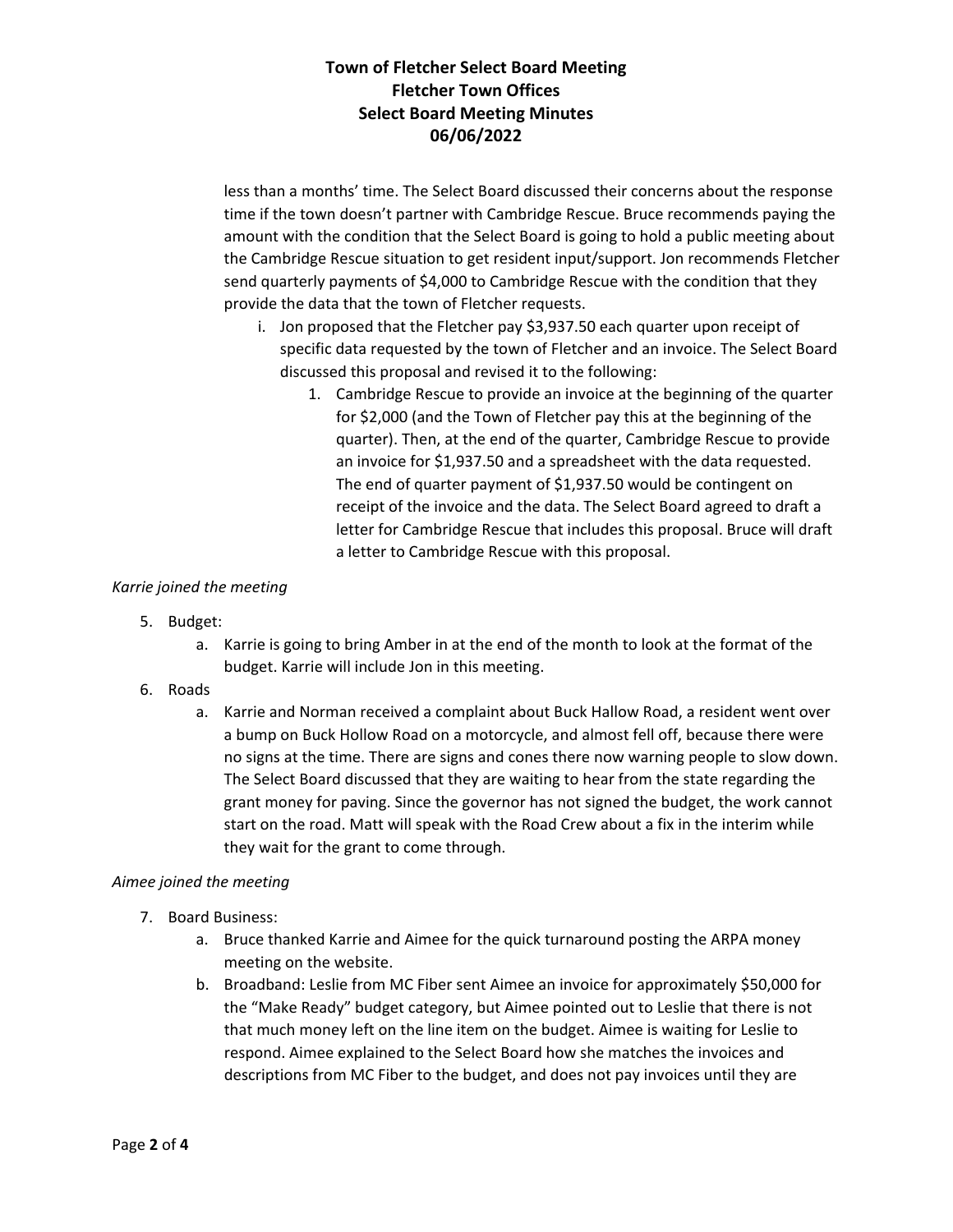corrected (if a correction is needed). Bruce suggested putting a broadband status on the website.

i. Matt mentioned that MC Fiber will be burying fiber along the roadside on School Road. The Select Board discussed if there is a reason why MC Fiber couldn't run the fiber along the power lines across the river. Aimee is going to call MC Fiber and ask why they are burying the line instead of running the fiber along the power lines.

#### *Karrie and Aimee left the meeting*

- 8. Roads Continued:
	- a. Matt spoke with Ed about marking the ash trees on a map. Jon recommends that the town get the inventory of the ash trees and then meet with Jeremy to understand how to assess each tree.
	- b. Metcalf Pond water level: on 3/6 it was 17", 4/26 it was 16", 5/17 it was 23.5" and 6/6 it was 18.5". Ed said when the water level was high he pulled out debris and the water was flowing.
	- c. Historical Society parking lot: The last communication to the Historical Society is that the town would start the paperwork on the transfer and a hold harmless agreement. Jon will check in with Aimee and Chad. The Historical Society asked that the town flatten out the area.
	- d. Matt has the signed used Tandem letter and they agreed to hold it for a month at a time. Right now, they will hold it until 6/20/2022.
	- e. The Road Crew swept the intersections. Glen found a less expensive way to do it by renting a sweeper for the day.
	- f. Matt plans to meet with Tim (Fairfax) this week to talk about roadside mowing and a potential trade of work/equipment.
- 9. ARPA Meeting:
	- a. The Select Board discussed that there is no audio/visual equipment for a Zoom meeting. If someone cannot make the meeting, they can email or contact the Town or Select Board with their ideas.
	- b. Jon will do a brief introduction to the meeting and hand it over to Bruce who will explain some of the ARPA restrictions.
	- c. Rachael will not be able to attend.
- 10. Adjournment: 9: 16pm